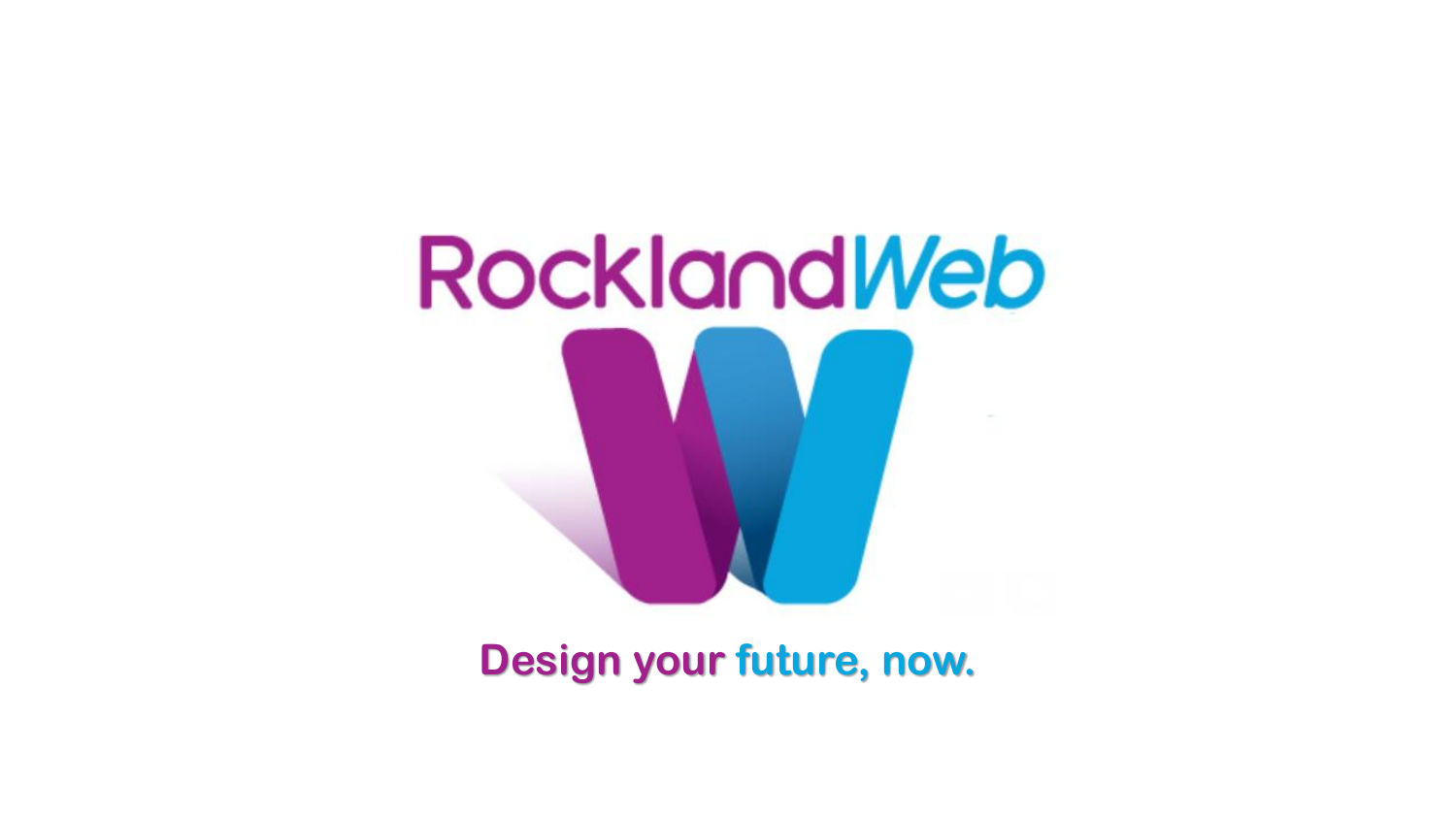# About Me

- Graduated Ramapo College in 2006
- Started Rockland Web Design Inc. in 2007
- Rebuilt 2 Chambers of Commerce:
	- North Rockland Chamber of Commerce
	- Highlands Chamber of Commerce
- One of several founders of ProMetroNet
- Member, Workforce Development Board of Rockland, North Rockland Academy of Finance
- Author, *How to Program Your Life*, © 2016
- Currently host/maintain approx. 225 websites
- Team of 5-10, flexible work schedules

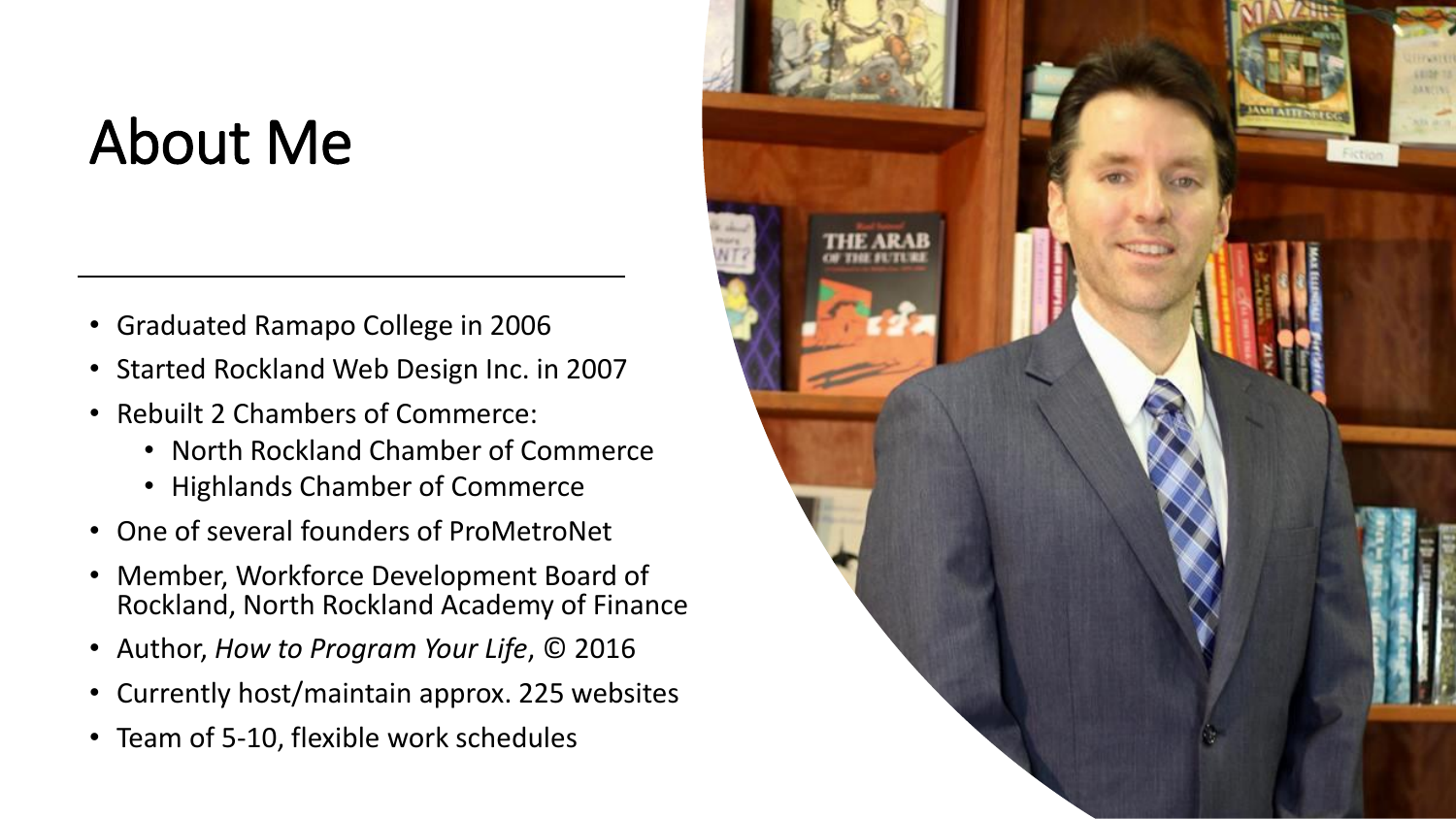# Overview of Rockland*Web*

- Our company was founded in 2007 as Rockland Web Design Inc.
- We started out as a web design company. We expanded.
- Our services have expanded to offer full-service digital advertising and promotion of our client web properties
- We currently manage approximately 225 clients (as of Jan 2020)
- **Our ACE Web Marketing Program includes:**
	- Full management of client website, SEO, Social Media & messaging properties
	- Research and writing of information targeted to client's audience
	- Implementation of features that automate client business model

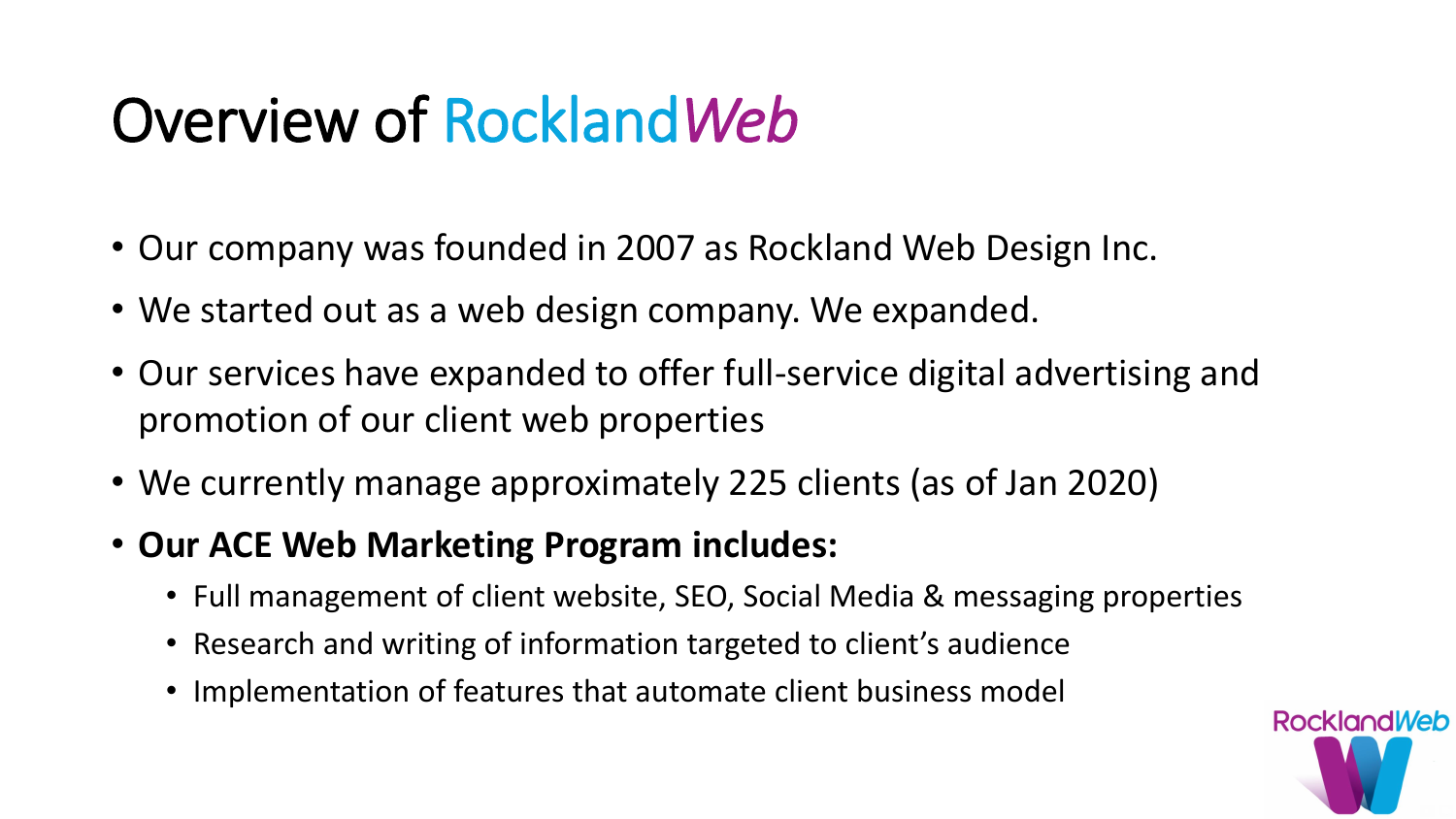# Some of our established clients:

- Columbia University
- Brotherhood Winery
- Town of Stony Point
- Village of Airmont
- North Rockland Chamber
- Highlands Chamber
- Two libraries, three Churches
- Rockland Workforce Development
- Engineering firms, Law firms, online retailers



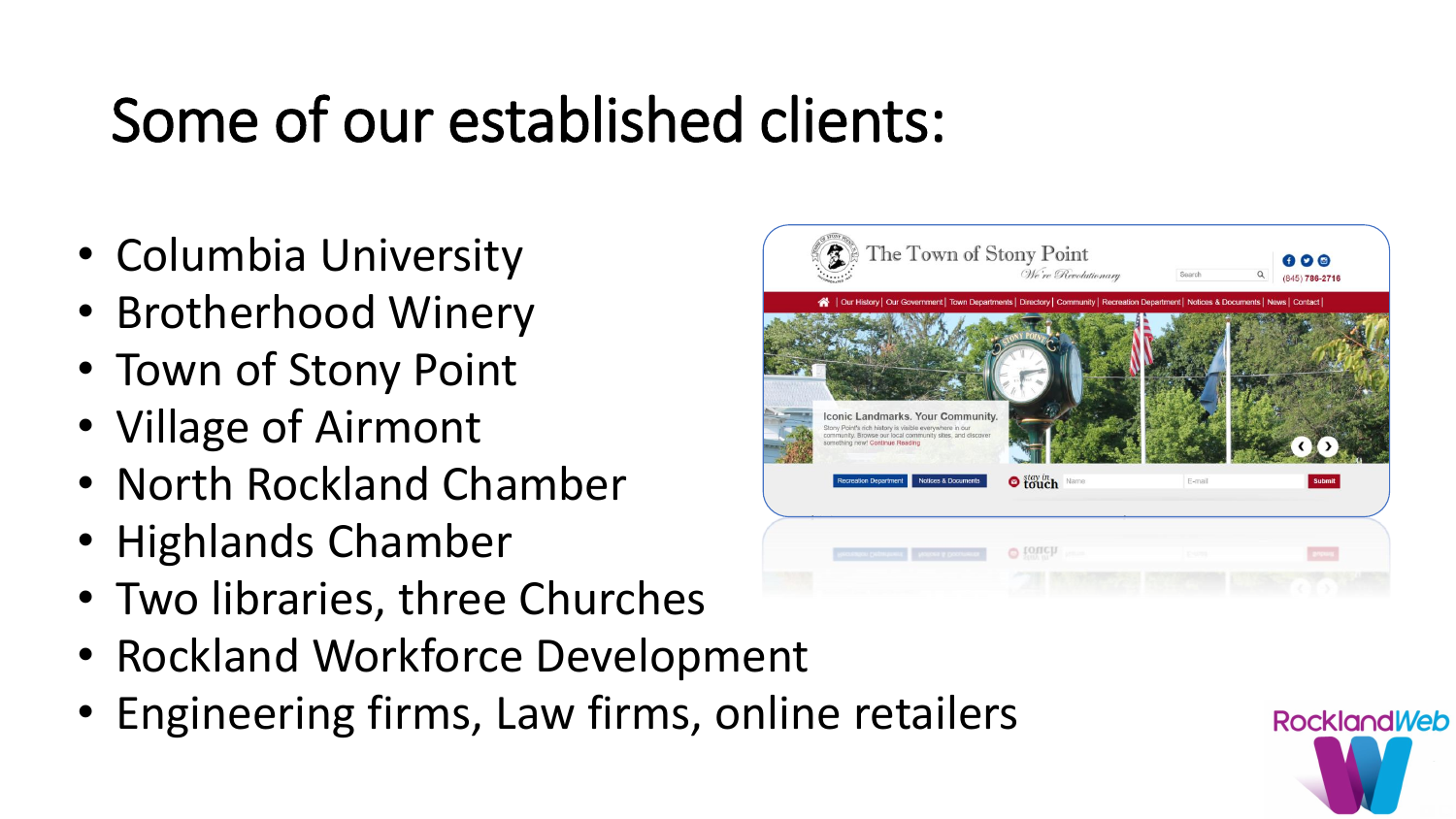# The ACE Web Marketing Three Step Process:

- 1. Build your reputation
	- · Google Reviews
	- Social Media
	- Blog posts
- 2. Use the iCARE Formula:
	- **i**nformation
	- **Concern**
	- Appreciation
	- **Resources**
	- Events



3. Use website, messaging, calls to action, sales

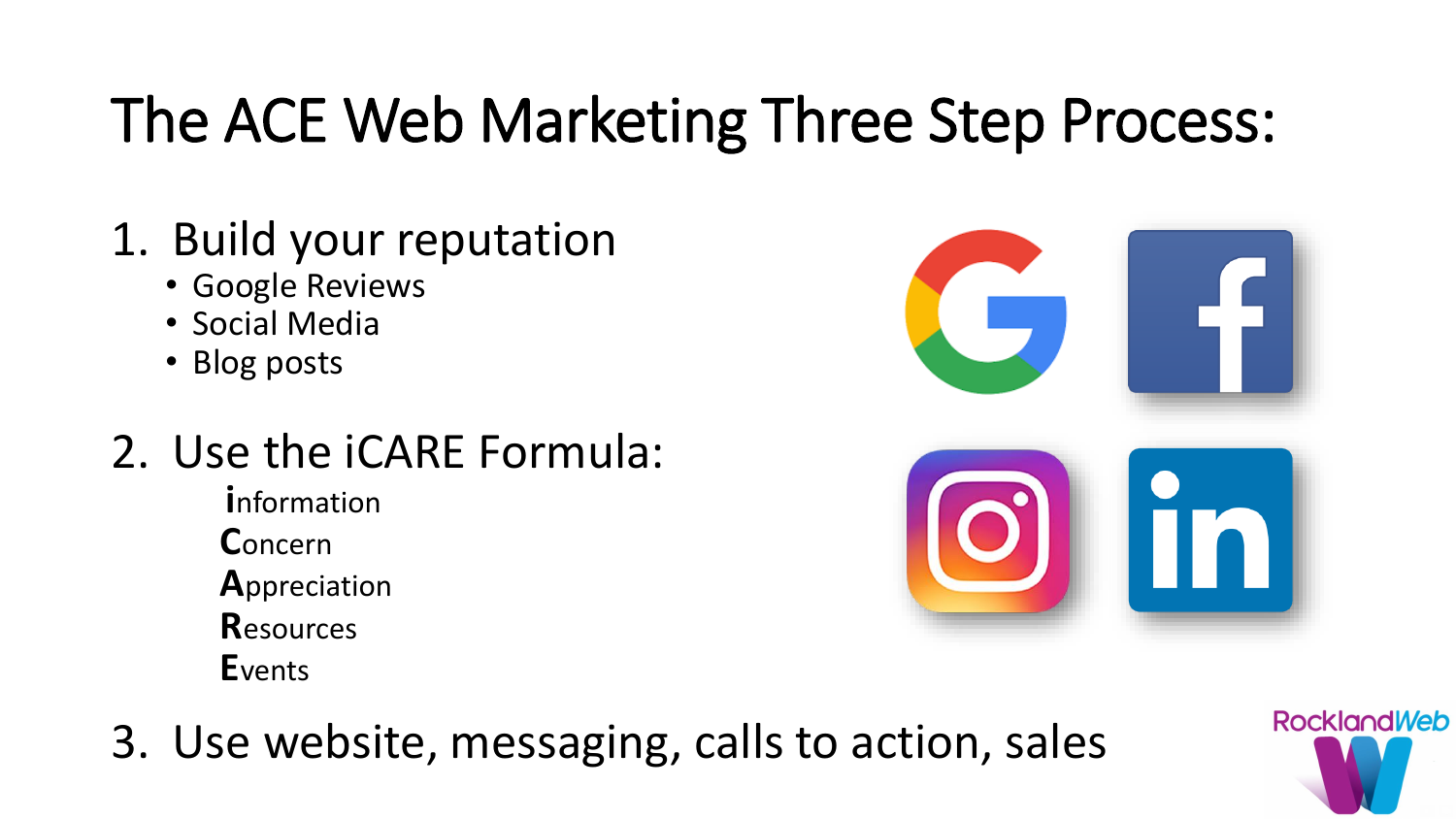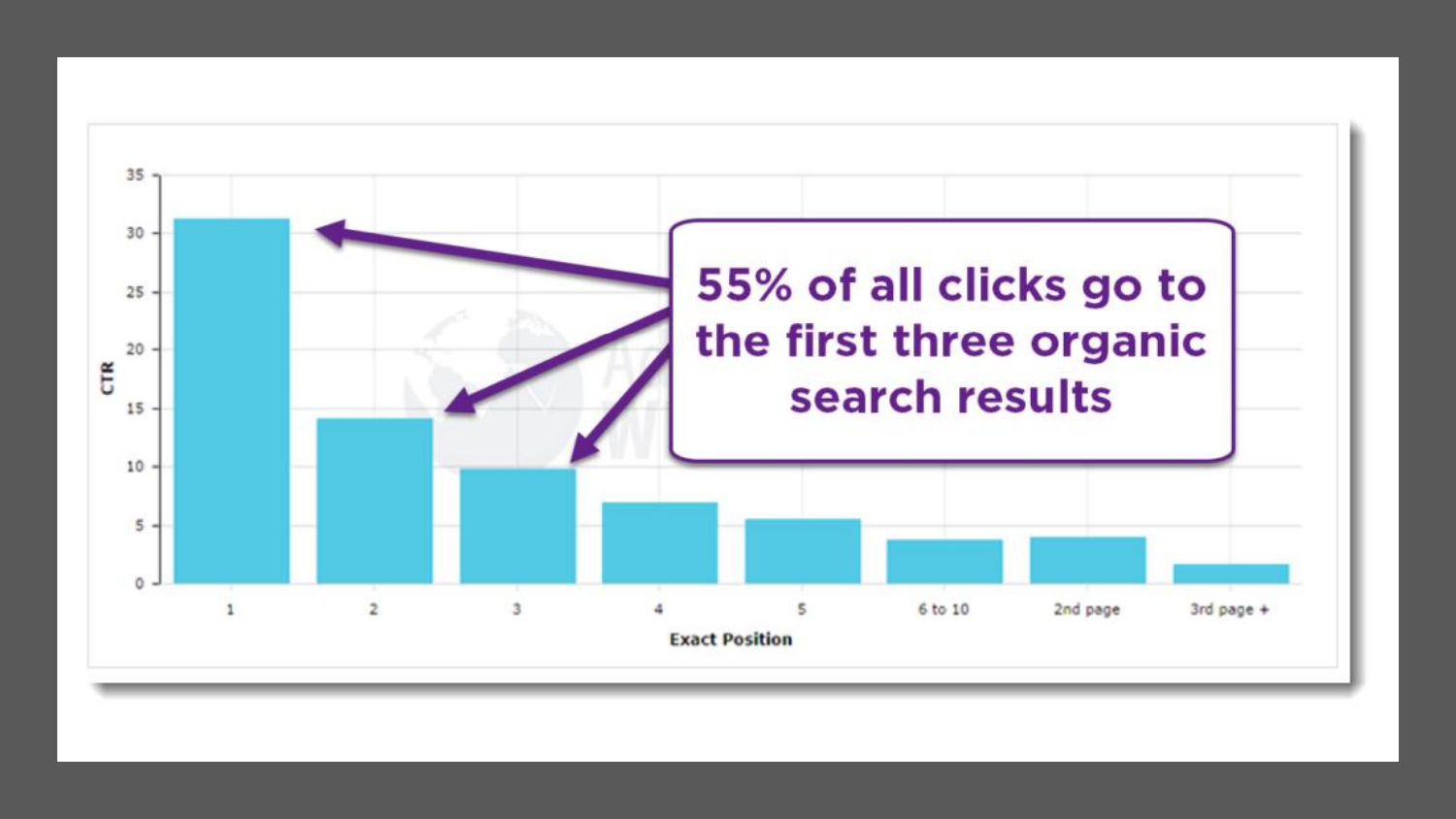## Top Search Engine Ranking Factors

- **Google My Business** 25.12%
- **Link Signals** 16.53%
- **Review Signals -** 15.44%
- **On-Page Signals** 13.82%
- **Citation Signals** 10.82%
- **Behavioral Signals** 9.56%
- **Personalization** 5.88%
- **Social Signals** 2.82%



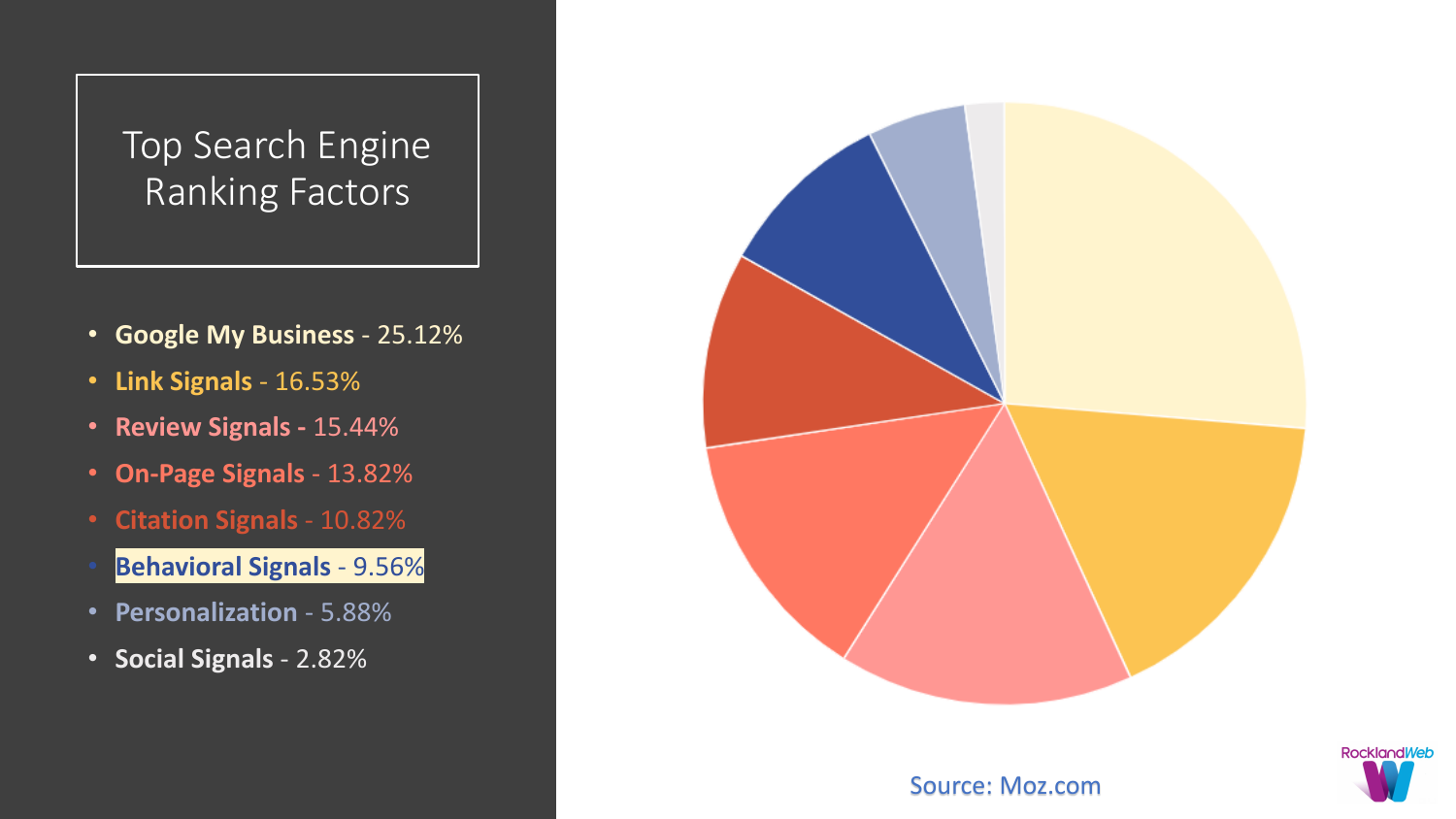## Ranking Factors: Broken Down – Part 1

#### • **Google My Business Signals: 25.12%**

- Proximity
- Categories
- Keyword in business title

#### • **Link Signals: 16.53%**

- Inbound anchor text
- Linking domain authority
- Linking domain quantity

#### • **Review Signals: 15.44%**

- Review quantity
- Review velocity
- Review diversity

#### • **On-Page Signals: 13.82%**

- Presence of NAP
- Keywords in titles
- Domain authority, etc.



#### Source: Moz.com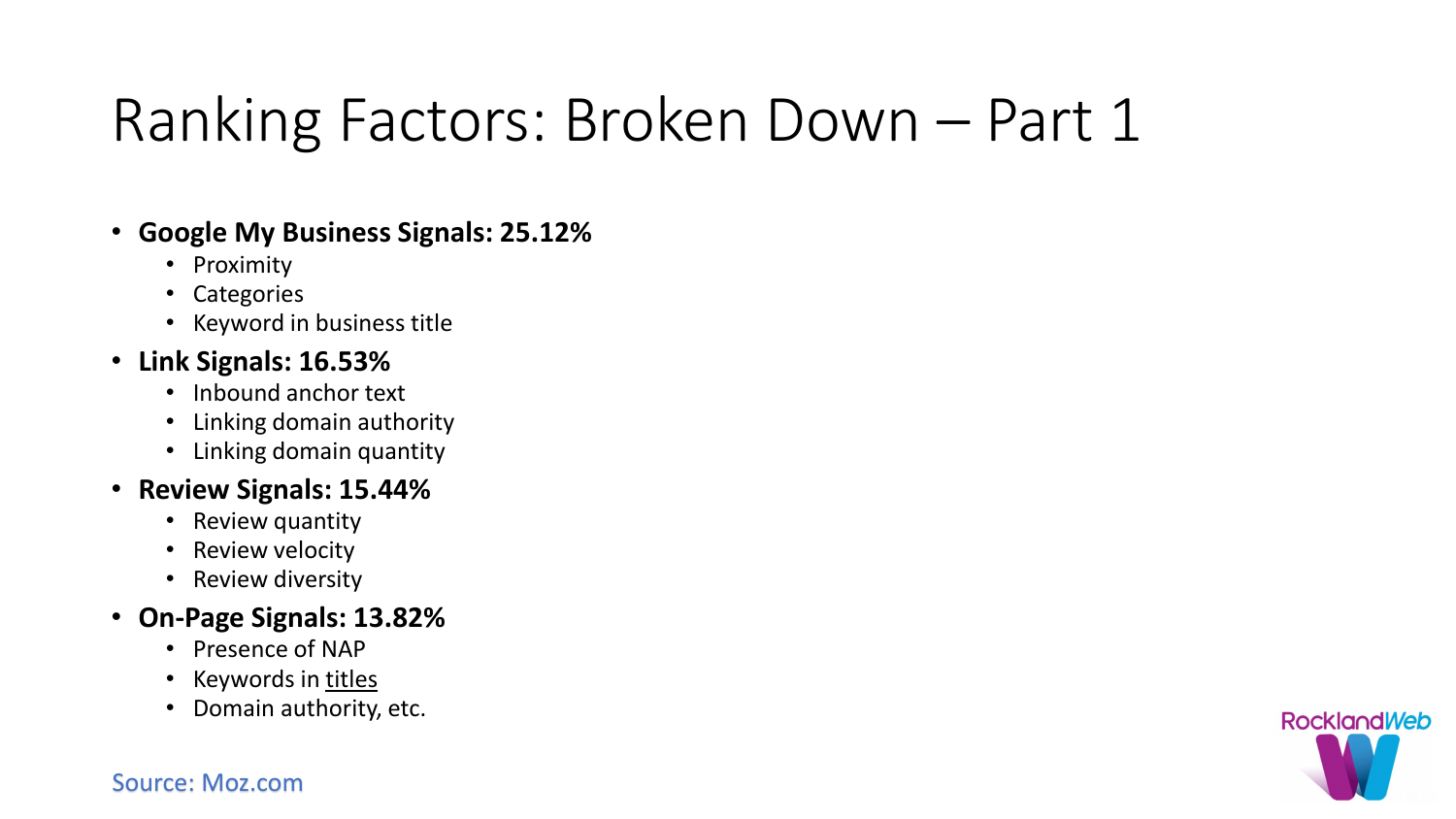## Ranking Factors: Broken Down – Part 2

#### • **Citation Signals: 10.82%**

- IYP/aggregator NAP consistency (Public Network Access Points, Public records)
- Citation volume, etc.

#### • **Behavioral Signals: 9.56%**

- Click-through rate
- Mobile clicks to call
- Check-ins

#### • **Personalization: 5.88%**

- Unique website style and design
- Must still conform to web standards

## • **Social Signals: 2.82%**

- Google engagement
- Facebook engagement
- Twitter engagement

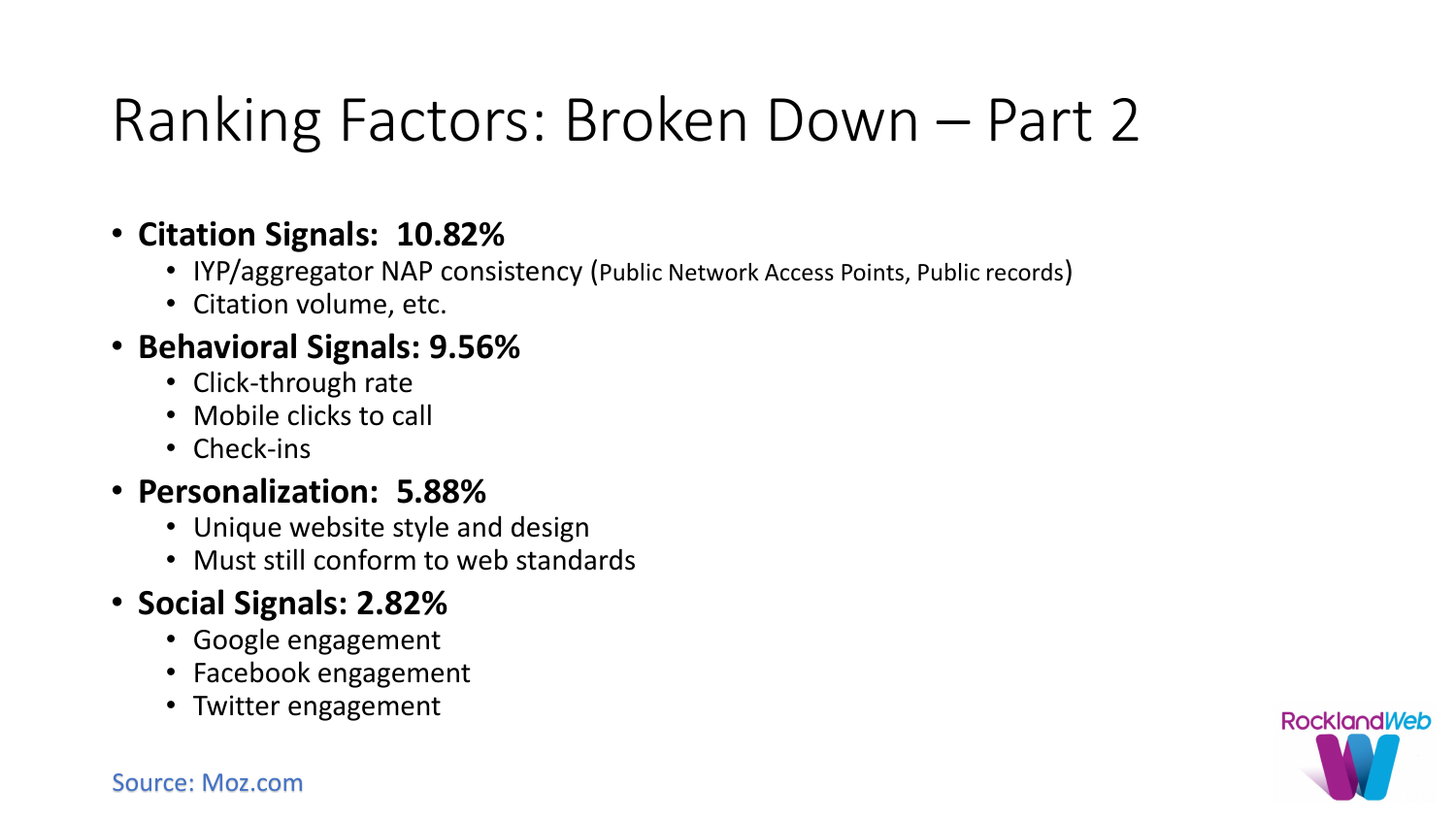# The Core of all Local: Google Reviews

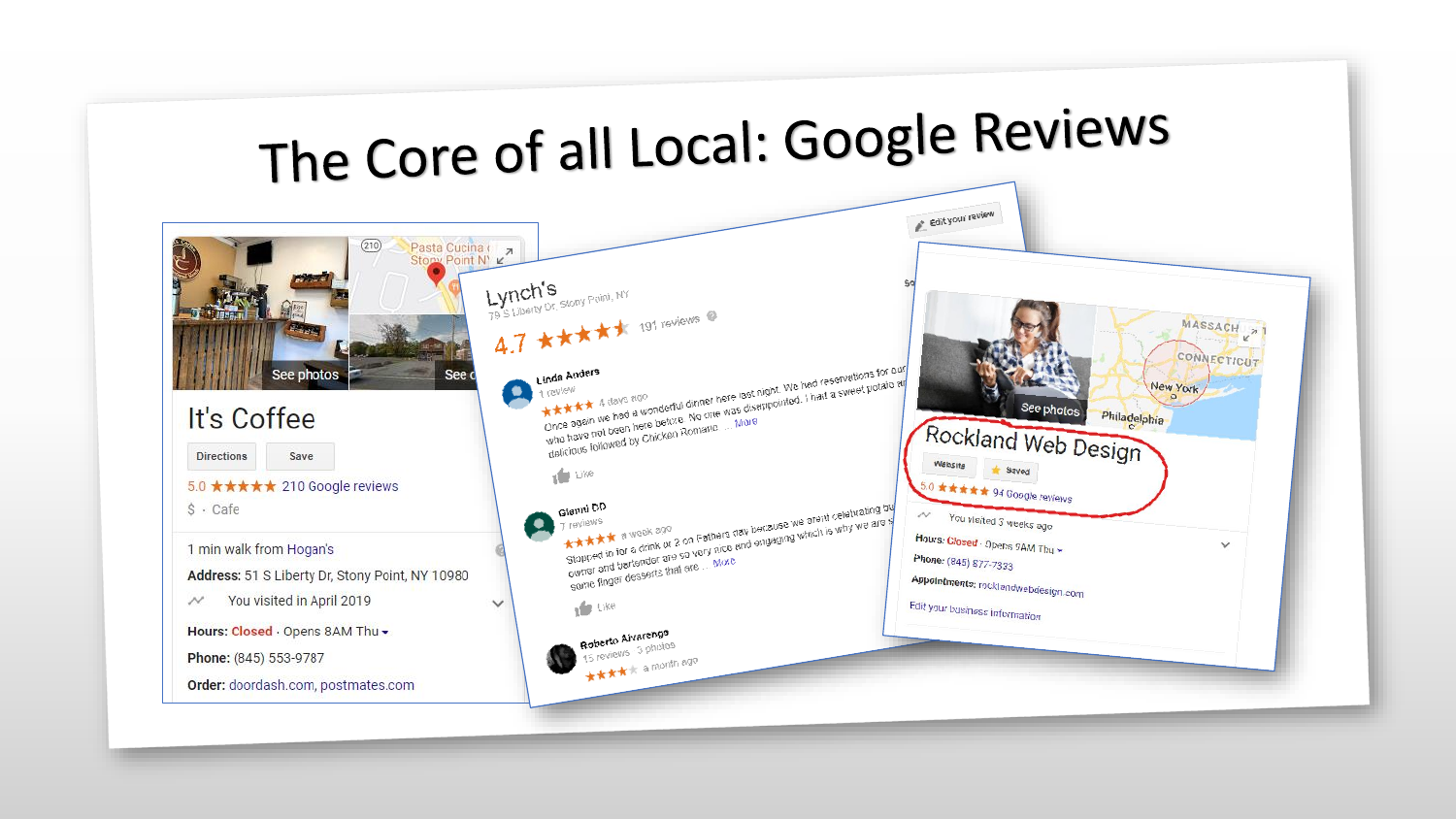# Use Google My Business: A whopping 40%!

- Claim your Google Business Listing: **business.google.com**
- Fully fill out the information on your business page
- Add qualified reviews from your existing customers
- Continually manage this location on a weekly basis:
	- Add new posts, events, and other information
	- Get more reviews from clients, via messaging
	- Respond to reviews from customers (Happily, if possible)

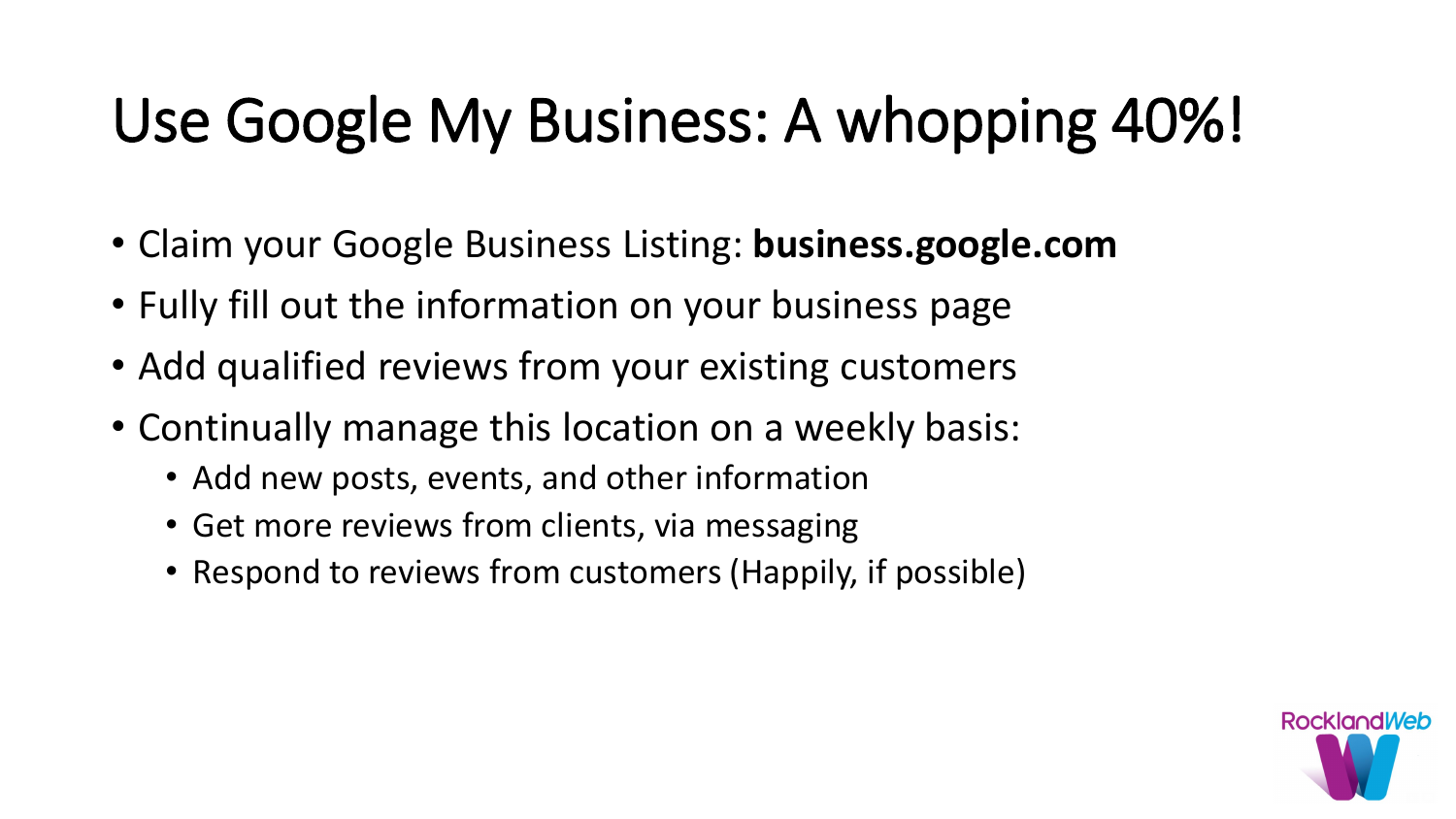## Use Other Ranking Factors to Grow More!

- **Review Signals: 15.44%**
	- Review quantity
	- Review velocity
	- Review diversity

## • **On-Page Signals: 13.82%**

- Presence of NAP
- Keywords in titles
- Domain authority, etc.

## • **On-Page Signals: 13.82%**

- Presence of NAP
- Keywords in titles
- Domain authority, etc.

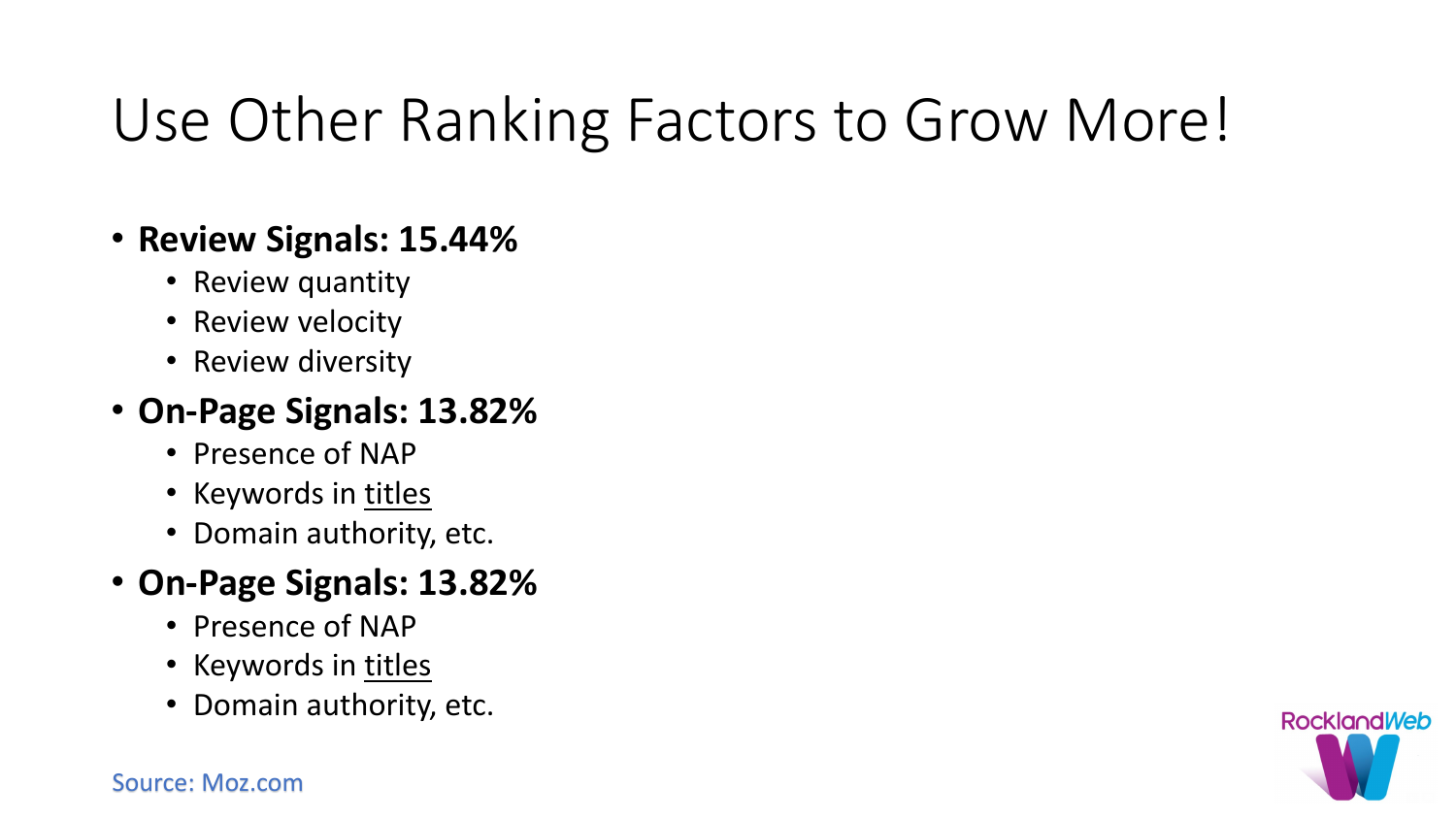## Use Other Ranking Factors to Grow More!

#### • **Citation Signals: 10.82%**

- IYP/aggregator NAP consistency (Public Network Access Points, Public records)
- Citation volume, etc.

#### • **Behavioral Signals: 9.56%**

- Click-through rate
- Mobile clicks to call
- Check-ins

#### • **Personalization: 5.88%**

- Unique website style and design
- Must still conform to web standards

## • **Social Signals: 2.82%**

- Google engagement
- Facebook engagement
- Twitter engagement